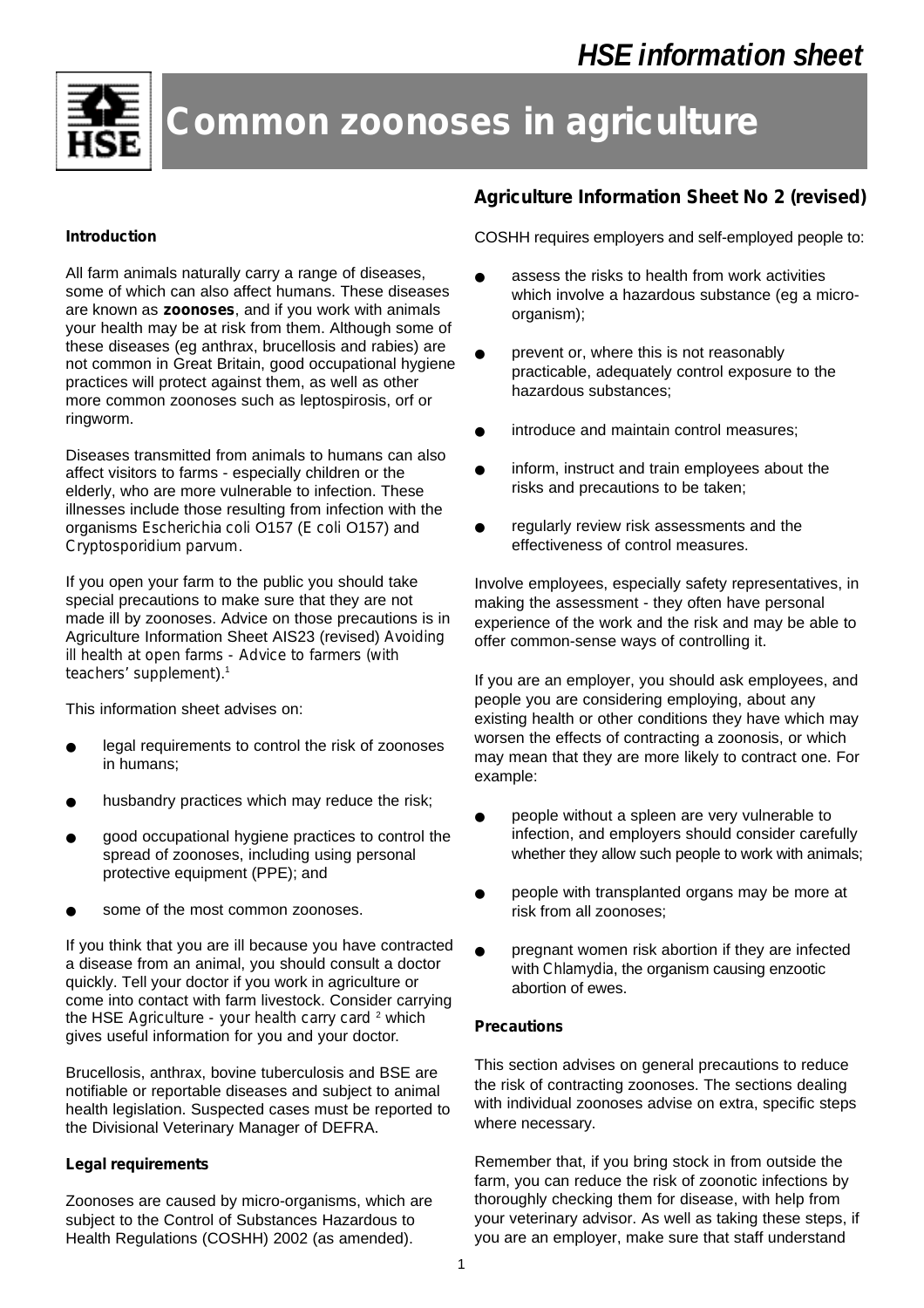the importance of taking the precautions and check that they do so.

# *Control the disease in the animal*

In some cases it is possible to reduce the risk of contracting a zoonosis by controlling the disease in the animal, for example, vaccinating cattle against *Leptospira hardjo* or using salmonella-free feed for pigs and poultry. Consult your vet and:

- find out whether there are such controls available. There are widely available controls for *Leptospira hardjo* and enzootic abortion of ewes;
- consider the benefits to human health of controlling the disease in the animal, remembering that there are also economic benefits from improved animal health;
- take action where human health benefits can be achieved at reasonable cost. Remember that not all medicines will prevent the animal passing the disease on to humans. Check with your vet whether, after treating the animal, there are remaining risks to humans.

Some of the diseases described in this information sheet are passed to humans through contact with animal dung or urine. In some cases the risks to humans can be controlled if you follow good husbandry practices to help prevent animals carrying or excreting large numbers of the disease-causing organisms. These practices include the following:

- ensure good standards of hygiene in young-stock housing;
- avoid contaminating animal drinking water with dung;
- keep animals, especially young, as stress-free as possible - particularly important on farms that open to the public;
- have regular stock health checks by a vet.

It is unlikely that you will completely eliminate the risk of contracting a zoonosis. You must also follow the principles of good occupational hygiene to protect against the remaining risk. These fall into three categories - safe working practices, using personal protective equipment and good personal hygiene.

#### *Safe working practices*

Consider the following:

avoid or minimise the use of equipment or tools likely to cause cuts, abrasions or puncture wounds, and use safe working practices and PPE where appropriate;

- when taking blood samples, use vacuum tubes rather than syringes and put all used needles into a sharps box to BS 7320: 1990. Label and dispose of the box safely, but not in your domestic waste;
- do not use mouth-to-mouth resuscitation on newborn animals - use traditional husbandry methods of resuscitation such as massaging or clearing nostrils with straw;
- avoid handling birth fluids or afterbirths with bare hands and bury or burn them;
- control or eliminate rats, and use a fork or shovel. or wear gloves, to move dead rats.

#### *Personal protective equipment (PPE)*

Your COSHH assessment will help you decide whether PPE is needed. Remember that you should only consider using PPE after you have considered other steps such as not doing the task or avoiding contact with infected animals. However, the nature of your work with animals may mean that PPE is your only practicable option. Consider whether you need to:

- wear PPE when helping animals to give birth, handling afterbirths, working with obviously infected stock (eg with orf or ringworm), examining mouths or during rectal examinations. Suitable PPE will include a waterproof apron or parturition gown, obstetric gauntlets for calving/lambing etc and plastic or synthetic rubber gloves for oral or rectal examinations;
- use face protection (for eyes and mouth) if there is a risk of splashing from urine or placental fluids. Suitable protection will include a faceshield to BS EN 166: 2002.

Make sure that whatever PPE you use is suitable, properly maintained, cleaned after use, stored in a clean area and that new PPE is CE marked.

#### *Personal hygiene*

Any work with animals inevitably involves contact with dung and urine, which contain disease-causing organisms. Personal hygiene is therefore vitally important. If you are an employer, provide washing facilities wherever staff or visitors work with animals (at least, clean running water and paper towels). Make sure that you and your staff:

- wash cuts and grazes immediately with soap and running water;
- cover new and existing wounds with a waterproof dressing before beginning work - some organisms enter the body through open wounds. Consider whether you or your staff need first-aid training;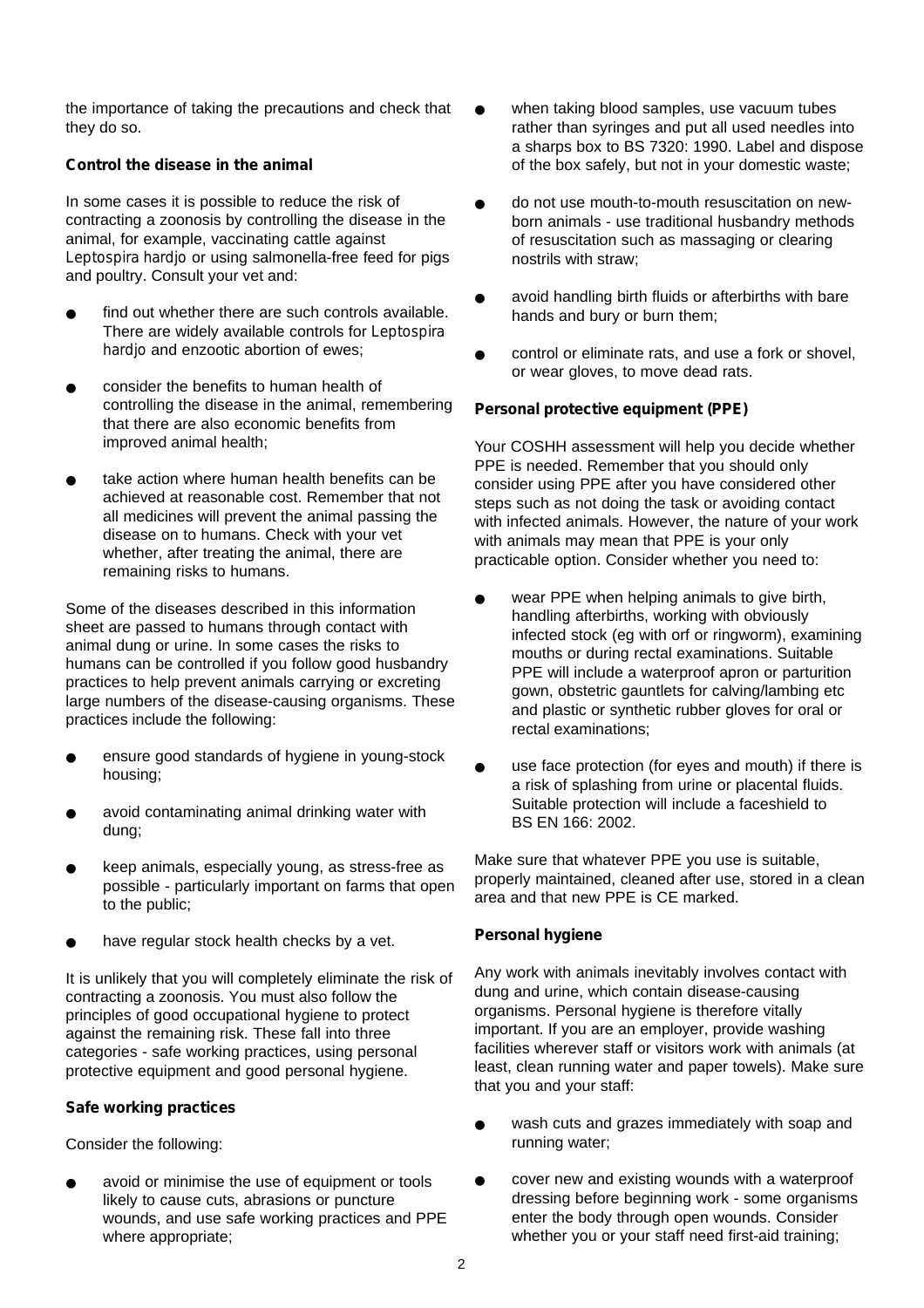wash hands and arms before eating, drinking or smoking after contacting animals, or working in areas with animal dung.

#### **Symptoms and specific controls for some common zoonoses**

# *Escherichia coli O157 (E coli O157)*

*E coli* O157 is a bacterium that lives in the gut of animals, including cattle, sheep, deer and goats. It is also carried by pets and wild birds. Simply carrying the bacteria will not normally cause an animal any harm or illness. In humans, however, the toxins it produces can cause illness ranging from diarrhoea to kidney failure. In some cases the illness can be fatal.

*E coli* O157 is unusual in that very few individual organisms are needed to infect humans. Infection can be caused by contacting animal dung, and then putting hands or fingers in the mouth, or eating food without washing hands. It is vital that anyone who works with or touches animals thoroughly washes their hands and arms before eating, drinking or smoking.

Workwear should be left at the workplace for cleaning so that the families of those working on the farm cannot contract the disease by contact with soiled clothing.

# *Cryptosporidiosis*

This disease, which may cause diarrhoea and abdominal pain with 'flu-like symptoms for up to six weeks, especially in the young and the old, is caused by a protozoa called *Cryptosporidium parvum*. It is carried by calves, lambs, deer and goats and may be transmitted to humans by contact with animal dung or drinking water contaminated with dung.

Assume that all your cattle, sheep, deer and goats carry *E coli* O157 and cryptosporidium. Follow the advice in the 'Precautions' section and remember that visitors to farms, eg school parties, may also be exposed to these organisms. Young children may be more affected than other people by the diseases that may result, so follow the advice in Agriculture Information Sheet AIS23 (revised) *Avoiding ill health at open farms - Advice to farmers (with teachers' supplement)*. In particular:

- provide proper washing etc facilities for visitors, including warm running water, soap and clean towels adjacent to all areas where they may contact animals;
- erect signs advising visitors to wash before eating. drinking or smoking, and advising parents to check that their children do not put dirty hands or fingers in their mouths;
- provide separate eating areas, close to washing facilities.

# *Leptospirosis*

There are two main forms of leptospirosis that may affect those working in agriculture: Weil's disease, from the bacterium *Leptospira icterohaemorrhagiae*, and cattle-associated leptospirosis, from the bacterium *Leptospira hardjo*.

Weil's disease is usually contracted from infected rat's urine or watercourses contaminated with it. Most rats probably carry the bacteria at some point in their lives. It is most commonly passed to humans through cuts and grazes, especially on the hands. It may result in fever, headache, vomiting and muscle pain, and can lead to jaundice, meningitis and kidney failure. In rare cases it can be fatal. Follow the advice in the 'Precautions' section.

Cattle-associated leptospirosis (CAL) is usually contracted after cattle urine has splashed into the eyes, nose or mouth, after urine or placental products have entered the body through broken skin, or after inhaling droplets of urine. More than 60% of herds of cattle in the UK are thought to be affected.

In humans the symptoms are 'flu-like with a severe and protracted headache. Without treatment they can persist for up to six weeks and in some cases meningitis, jaundice and kidney failure can occur.

Follow the advice in the 'Precautions' section and:

- avoid being splashed with urine or inhaling its aerosol when you work with cattle. If you are developing a new parlour, consider having a wide pit in a herringbone parlour, which allows a lowsplash zone in the centre, or floor grids behind cows in parlours to reduce urine splash;
- reduce the risk of infection in your herd by checking the disease status of shared or hired bulls; allowing a two-month gap before grazing cattle on land last grazed by sheep; providing clean, non-infected, drinking water; not mixing normally separated stock; and avoiding the use of rented keep unless other animals there are disease free;
- consider using PPE for example, during milking wear a water-resistant garment which covers the body and arms; when assisting in calving wear a parturition gown and obstetric gauntlets; and when handling foetal, placental or other contaminated material wear obstetric gauntlets. Thin gloves that may rip are not suitable.

The risk to human health is greater if a herd has recently been infected - consult your vet for information on this. If this is the case, consider wearing a face shield if your face or eyes are likely to be splashed with urine, or using a powered respirator to reduce the risk of inhaling any aerosol.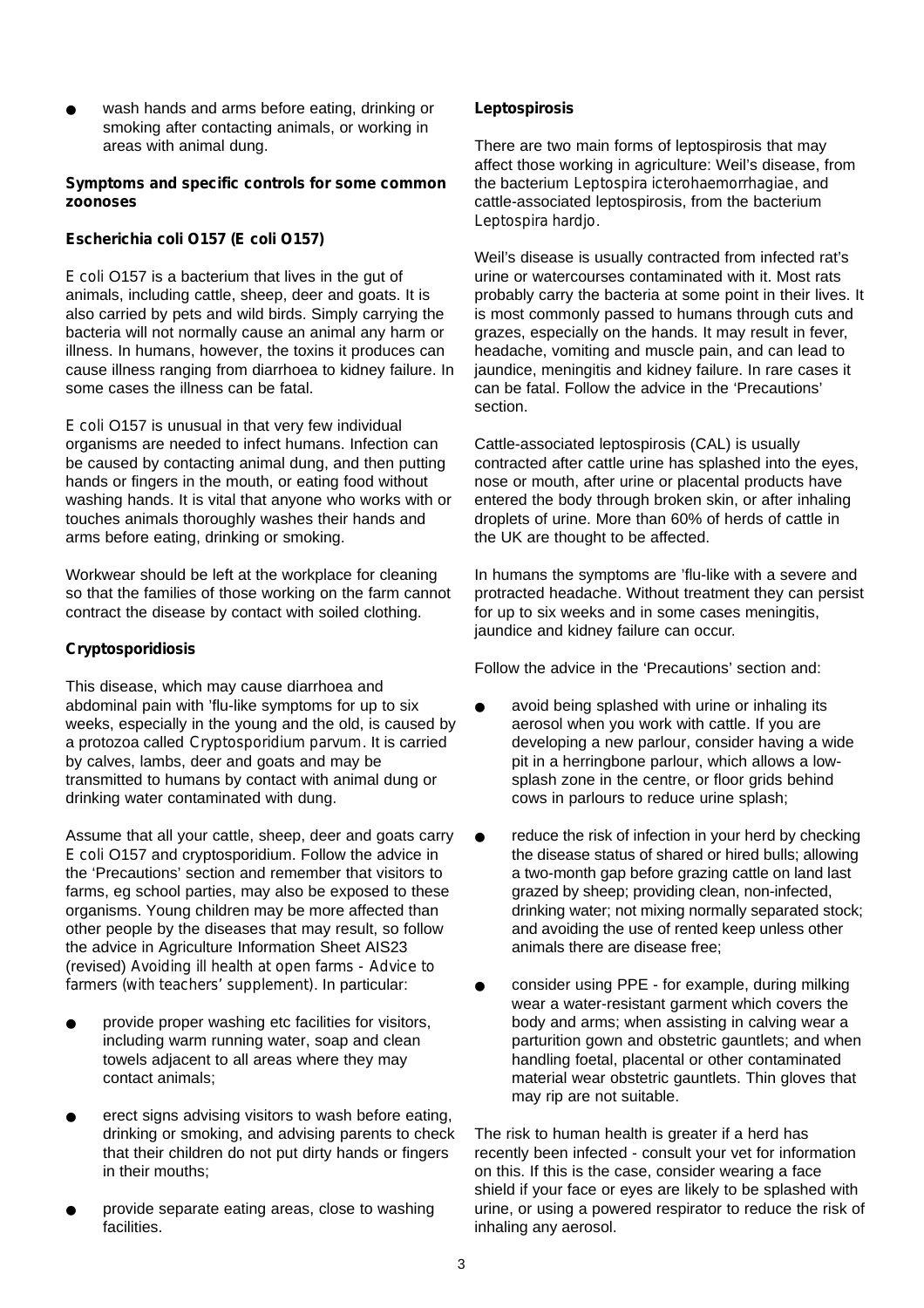Note that vaccinating cattle against CAL does not prevent them shedding the organism and possibly passing the disease on to humans.

#### *Bovine tuberculosis*

Bovine TB is most commonly carried by cattle, badgers and deer, and can infect humans by inhalation or handto-mouth contact. People handling infected cattle are at risk, especially if they become contaminated with mucus from the respiratory tract (eg by holding the animal's nose) and then do not follow the basic rules of good personal hygiene.

Many people will have been immunised against TB in childhood (the 'BCG' immunisation). This gives substantial but not complete protection. If you are in an area where infection in cattle is common, consider whether you should contact your doctor to check your immunisation status. Do not rely on the BCG immunisation to prevent infection - always follow good practice.

If you suspect your cattle have TB you must report it to the State Veterinary Service, a police constable or the local authority. All cattle failing the tuberculin test used by the State Veterinary Service will be slaughtered. To control the risk of contracting the disease direct from cattle, follow the advice in the 'Precautions' section, and:

- ensure that your cattle are routinely tuberculin tested by the State Veterinary Service and do not delay this routine test;
- monitor your cattle for signs of TB typical signs include violent coughing, a 'snore' or rattling in the throat during breathing, loss of weight, and lumps in the udder. None of these signs are exclusive to cattle TB, however, and so you should not rely on them for diagnosis, nor the lack of them to indicate that your cattle do not carry TB;
- do not lead cattle by the nose you will be contaminated with mucus, and it is not good stockmanship.

#### *Salmonella*

The salmonella bacterium may be carried by most types of farm animal, and can result in diarrhoea, fever and abdominal pains in humans. Occasionally more serious illness will result from contact with the organism.

Although salmonella is usually thought of as resulting from eating contaminated food, it may frequently result from contact with farm animal dung. Humans may be infected when the salmonella organism gets into the gut - usually when you put your hands contaminated with dung in or close to your mouth, eg during eating, drinking or smoking. Hand-to-hand contact is also an important source of infection.

To control the risk follow the advice in the 'Precautions' section, and:

control infection in livestock, in consultation with your vet.

#### *Streptococcus suis (S suis)*

*S* suis is a bacterial infection carried by pigs, often without any symptoms in the animal. It can be contracted by humans through cuts and grazes, or possibly by inhalation, and may result in meningitis or death. To control the risk follow the advice in the 'Precautions' section, and:

use good husbandry to eliminate the disease in stock.

#### *Orf*

Orf is caused by a virus carried by sheep and goats lambs often show most symptoms - and may cause face, hand or arm ulcers if you contact lesions on animals or infected wool, fencing or hedges. Treatment is not usually needed as the lesions heal within six to eight weeks. To control the risk follow the steps in the 'Precautions' section, and:

- consult your vet on how to control the disease in your flock;
- consider using a live vaccine for flocks with an orf problem. This has the added advantage of minimising economic losses from orf infection in lambs, but you need to adopt a safe system of work to avoid self-injection.

#### *Ovine chlamydiosis (enzootic abortion of ewes - EAE)*

EAE is caused by the organism *Chlamydia psittaci*, carried by sheep and possibly goats. In humans it may cause abortion or 'flu-like illnesses. It is normally passed to humans during handling or contact with an infected afterbirth, but may also be contracted by contact with soiled workwear that has been contaminated with afterbirths etc.

To control the risk follow the advice in the 'Precautions' section, and:

- avoid contact between pregnant women and pregnant ewes;
- leave soiled workwear at the workplace for cleaning so that wives/partners of those working with sheep cannot contract the disease by contacting it. Provide suitable separate accommodation for clean non-work clothing and contaminated workwear;
- vaccinate breeding sheep if enzootic abortion is confirmed in the flock and seek veterinary advice about treating ewes which have yet to lamb.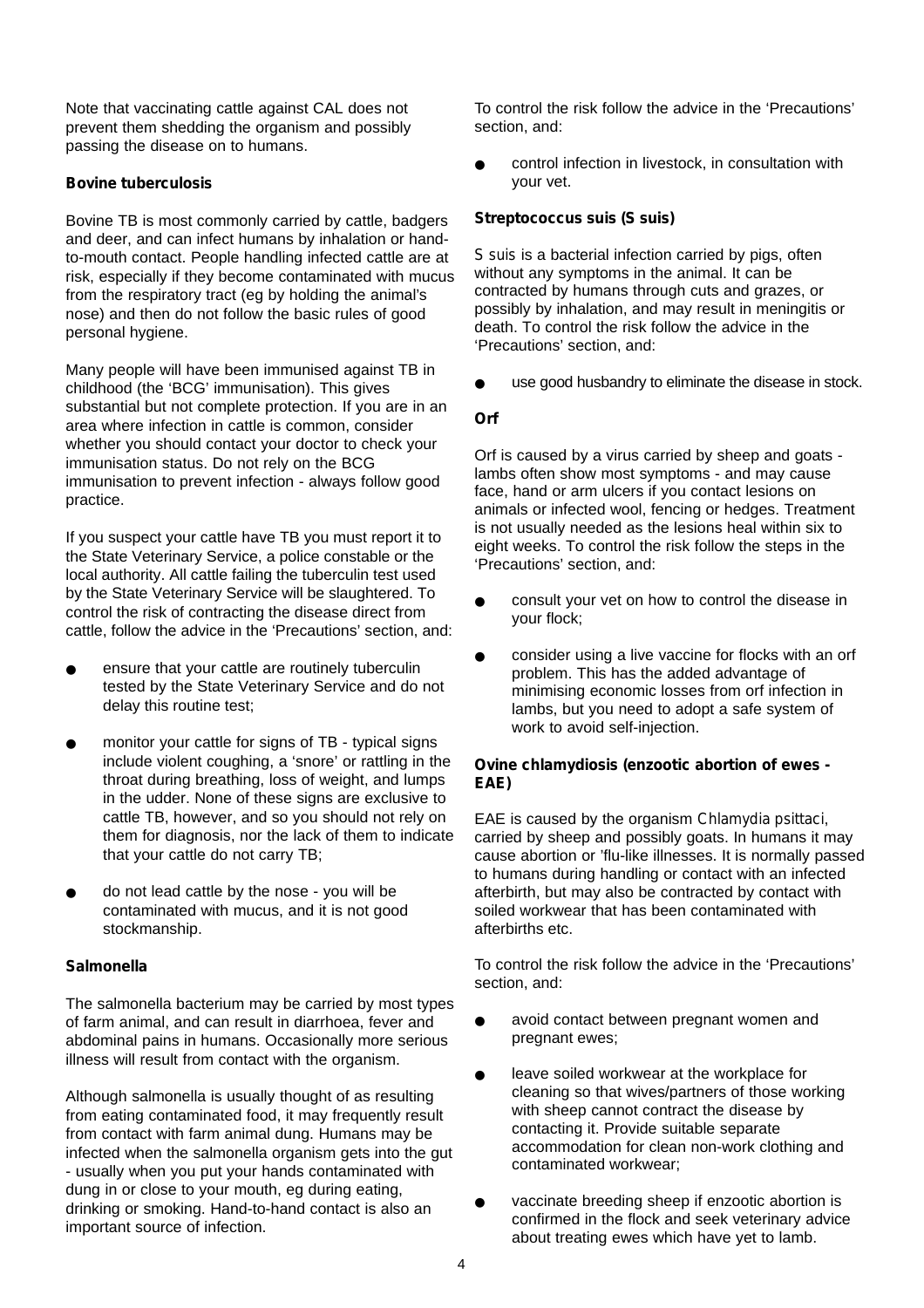Visitors to farms may also be exposed to the disease; ensure they are aware of the risk and, if reasonably practicable, prevent access to risk areas.

# *Psittacosis (Ornithosis)*

This disease is also caused by the organism *Chlamydia psittaci,* often carried by ducks and other poultry (including turkeys) as well as caged, wild and exotic birds. In humans, a 'flu-like illness may lead to pneumonia and in severe cases endocarditis (inflammation of the heart chambers), hepatitis and death. It is usually transmitted to humans by inhaling dust or aerosol from dung or a nasal discharge from infected birds.

To control the risk follow the advice in the 'Precautions' section, and also consider:

- controlling the disease in animals. A high standard of flock husbandry is important - birds under stress will shed more of the organism;
- screening flocks for the organism;
- how to avoid producing dust, eg by not dry sweeping areas where the birds are kept, and maintaining good ventilation;
- for on-farm slaughter of poultry, using local exhaust ventilation in evisceration areas if reasonably practicable; if not, using a respirator that has an assigned protection factor of at least 20.

#### *Q fever*

This disease, caused by the *Coxiella burnetii* organism, is carried by sheep and cattle, and usually causes mild general illness, chill and headache in humans. In rare cases it can cause pneumonia, liver and heart valve damage or death. It is transmitted by contacting animals or their products, transferring raw milk to the mouth, eg on the hand, or inhaling dust contaminated with birth products, urine or dung.

To control the risk follow the advice in the 'Precautions' section and also:

- avoid creating dusts when moving bedding contaminated with birth products, urine or dung;
- dispose safely of animal waste, in particular afterbirths and bedding soaked in birth products;
- avoid contact with raw milk from infected animals.

### *Ringworm*

Ringworm is a fungus which may infect cattle, pigs, sheep, horses and dogs. In humans, inflamed, swollen, crusty skin lesions form on the hands, forearms, head and neck. These are caused by fungal spores entering the skin through cuts and abrasions; spores may be transmitted to the skin from handling infected livestock or equipment such as gates etc that animals, especially cattle, have rubbed against.

To control the risk follow the advice in the 'Precautions' section, and also consider:

- preventing disease in animals by maintaining high standards of cleanliness in buildings, in particular calf pens, cattle crushes etc;
- treating any infected cattle in accordance with veterinary advice.

#### *Bovine spongiform encephalopathy (BSE)/variant Creutzfeldt Jacob Disease (vCJD)*

BSE is widely regarded as a food-borne zoonosis. The joint Department of Health/Health and Safety Executive and Department for the Environment, Food and Rural Affairs Advisory Committee on Dangerous Pathogens (ACDP) working group on Transmissible Spongiform Encehalopathy agents (TSE Working Group) acknowledge that there have been no confirmed cases of vCJD (the human form of BSE) linked to occupational exposure. To date there has been no evidence of:

- vCJD being transmitted occupationally, for example to farm workers during contact with live cattle or when handling intact carcasses; or
- scrapie (a disease similar to BSE found in sheep and goats and which has been recognised for over 200 years) being transmitted to humans through direct contact with affected animals (including placental material).

However, the TSE Working Group feels that is still prudent to take a precautionary approach when considering the risks to people who may be exposed to the BSE agent at work. Where there is a risk of exposure to the BSE agent as a result of work activities (eg slaughtering), then the ACDP's guidance *BSE (Bovine Spongiform Encephalopathy): Background and general occupational guidance*<sup>3</sup> will help you select the appropriate control measures. These control measures should include the sensible occupational hygiene precautions previously outlined.